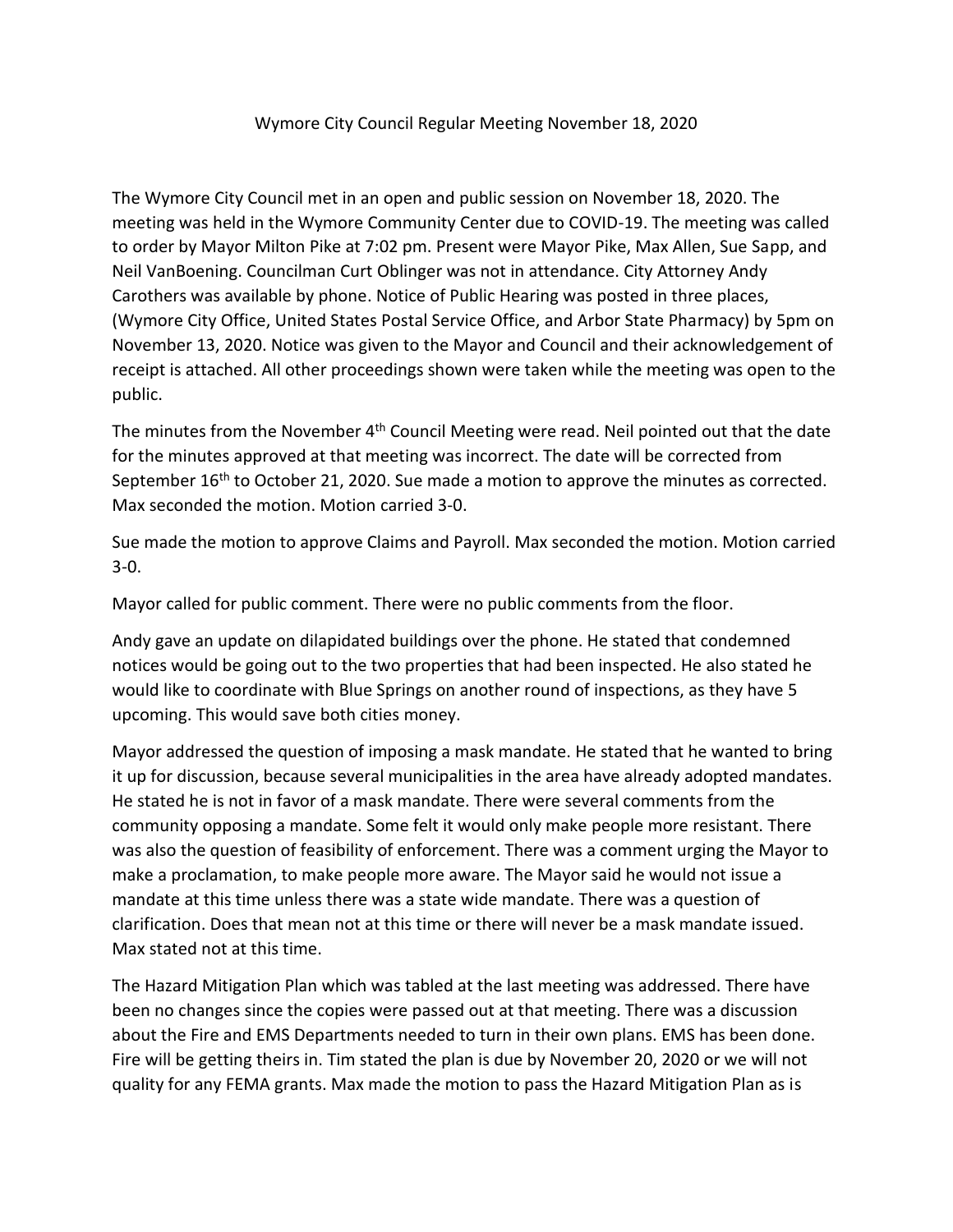noting that the Fire and EMS Departments are required to turn in their own plans. Sue seconded the motion. Motion carried 3-0.

Andy presented a plan to pay overtime to the two full-time Police Officers, to cover shifts not covered by part-time officers, until another full-time officer can be hired. In the plan(attached) Jordan will be paid time and half for time worked over 171 hours in 28 days and Tony (Chief of Police) will be paid part time pay rate of \$21.22 for any hours over 171 hours. Tony was concerned that the overtime does not affect his budget. Max made the motion to adopt the policy as presented by Andy. Neil seconded the motion. Motion carried 3-0.

There was discussion about the Fire and EMS radio frequency. Andy stated that Barneston and Odell will be getting their own repeaters. The new equipment needs added to our insurance policy, they still have the old equipment listed. Mark will call Mr. Ostergard to come down and explain what is going on with it and give a valuation for insurance. We will negotiate with Blue Springs since they are now using it.

Tim requested permission for the employees to use the Community Center for a Christmas get together on Dec 5<sup>th</sup> and be allowed to have alcohol provided the state health directives will allow. Max asked what hours and how many people would be invited. Tim stated probably less than 40 people would attend and the hours would be between 7pm to 11pm. Max made the motion to allow the city employees to use the Community Center for the get together provide all health directives are fallowed. Sue seconded the motion. Motion carried 3-0.

Tim also requested we do the same meat package from Behrend's that has been done in the past. Max made the motion that the city gift the employees the same meat package that was done last year. Sue seconded the motion. Motion carried 3-0.

The Election of EMS Offices was presented by Shawna Schwartz. Rescue Chief-Shawna Schwartz (2 yr. term), Assistant Rescue Chief-Anthony Troxel (1 yr. term) also serving as Certification Administrator, Secretary/Treasurer-Katelynn Lovell (2 yr. term), Interim Safety/Training Officer-Brian Polson (1 yr. term), Jeff Argo-President (1 yr. term). Neil made the motion that the slate of officers be approved as presented. Sue seconded the motion. Motion carried 3-0.

EMS asked for permission to attend NEMSA Conference January 15-17, 2021 at Kearney, NE. with expenses paid. They are requesting to send the entire department. All lunches and banquet are included in the registration. Neil made the motion to approve attendance of the conference. Sue seconded the motion. Motion carried 3-0.

Tim asked the council to approve the purchase of a used snow plow (purchase agreement attached) for \$46,250.00. Tim explained the truck was previously used as a chipper truck, which would not meet the city's needs with sides built up, so there is an expense in removing that. There are some other repairs that need done to the truck which is included in the cost or paid by the seller. Max asked how the truck would be transported. Tim stated he would have to go